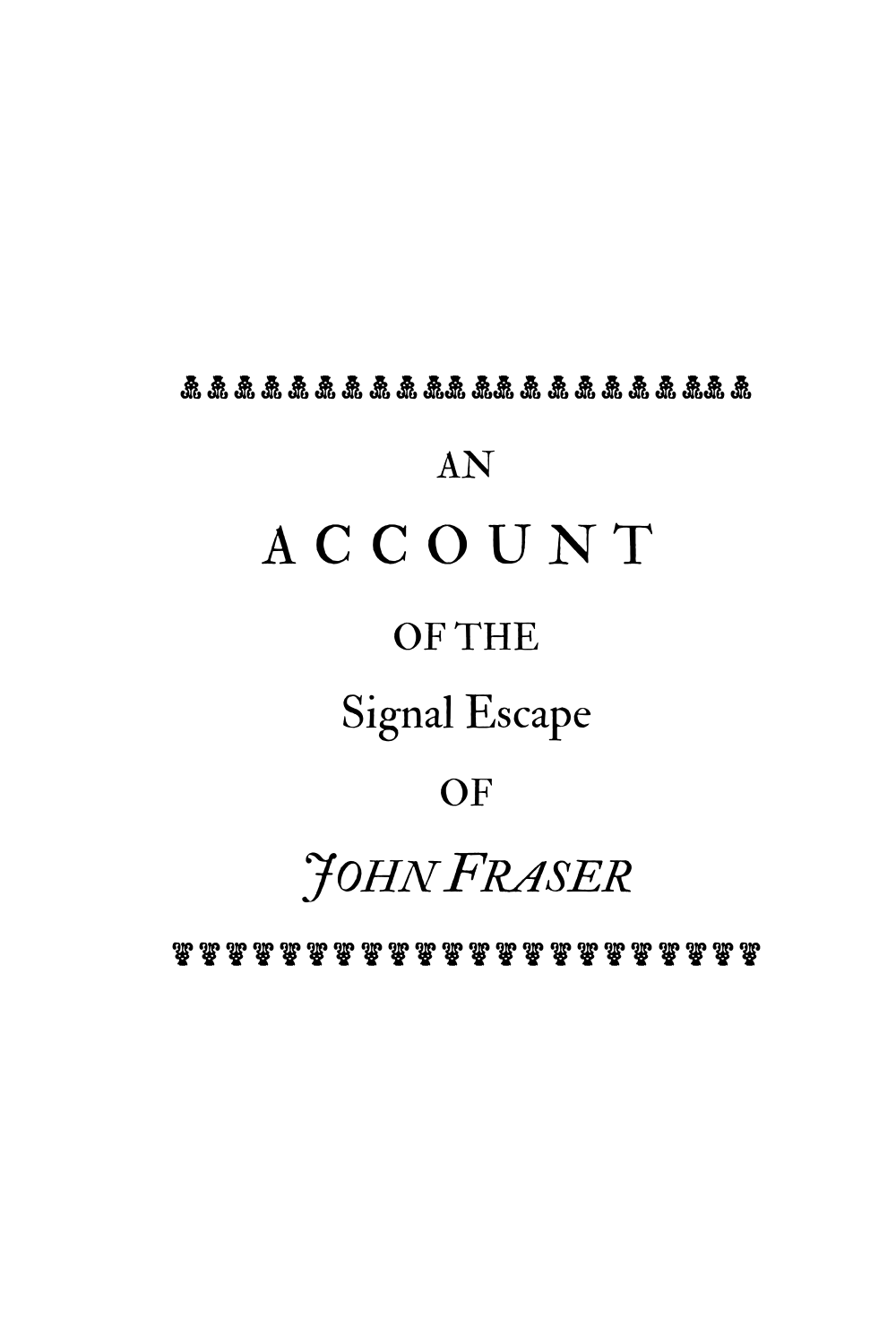## An Account of the signal Escape of JOHN FRASER.

OHN FRASER, Ensign in the Master of *Lovat*'s Regiment, was Shot through the Thigh by a Musket-Bullet at the Battle of *Culloden*, and was taken Prisoner, after the Battle, at a little Distance from the Field, and carried to the House of *Culloden*, where a Multitude of other wounded Prisoners lay under strong Guards. There he, and the other miserable Gentlemen (for most of them were Gentlemen) lay with their Wounds undressed for two Days in great Torture. Upon the third Day he was carried out of *Culloden* House and with other eighteen of his Fellow-Prisoners flung into Carts, which they imagined were to carry them to *Inverness* to be dressed of their Wounds: They were soon undeceived; the Carts stopt at a Park-Dyke at some Distance from the House, there they were dragged out of the Carts: The soldiers who guarded them, under Command of three Officers, carried the Prisoners close to the Wall or Park-Dyke, along which they ranged them upon their Knees, and bid them prepare for Death. The Soldiers immediately drew up opposite to them—It is dreadful to proceed! They levelled their Guns! They fired among them! Mr. *Fraser* fell with the rest, and did not doubt but he was shot. But as those Gentlemen who proceeded thus deliberately in cold Blood, had their J